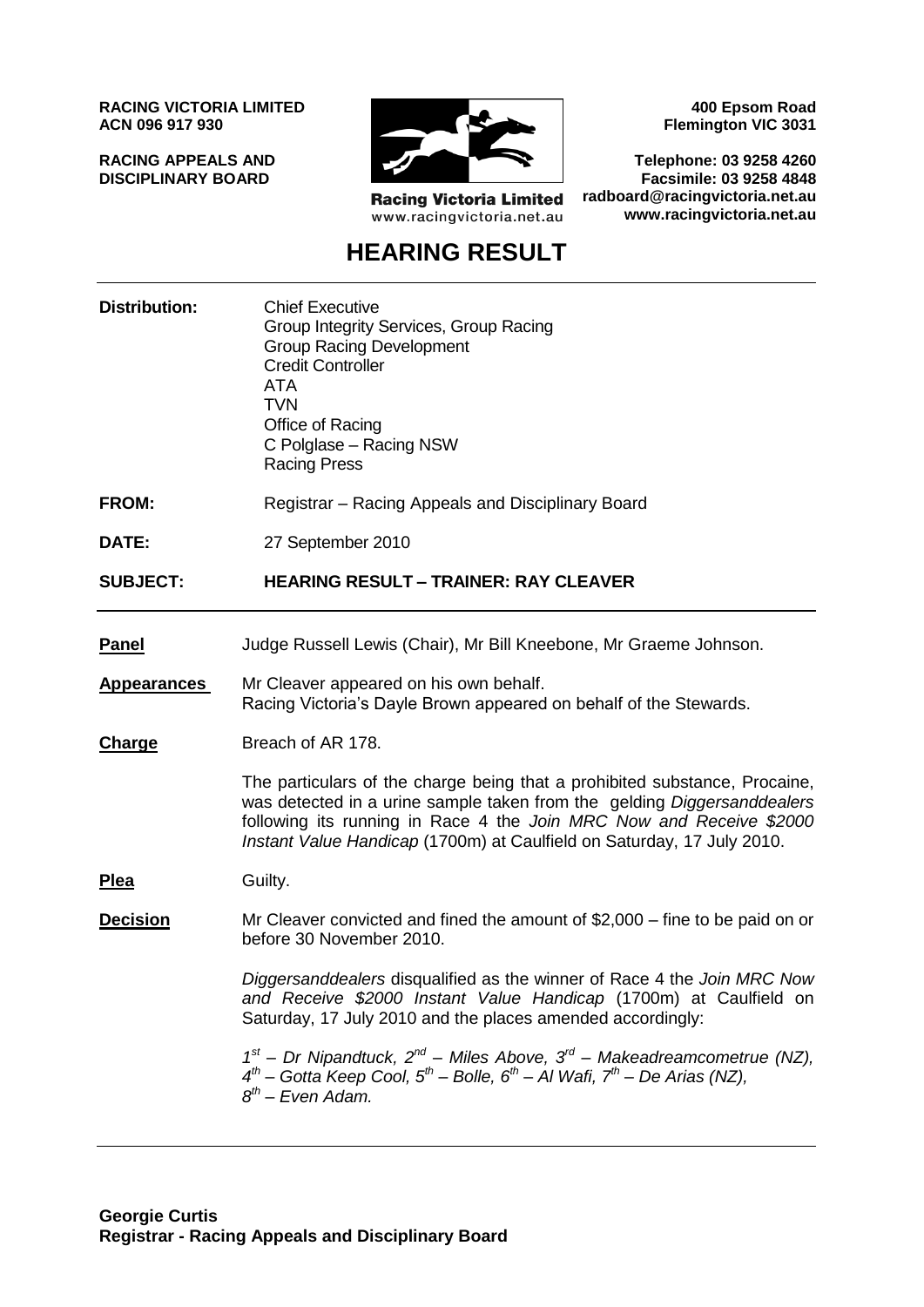# **TRANSCRIPT OF**

### **PROCEEDINGS**

#### **RACING APPEALS AND DISCIPLINARY BOARD**

\_\_\_\_\_\_\_\_\_\_\_\_\_\_\_\_\_\_\_\_\_\_\_\_\_\_\_\_\_\_\_\_\_\_\_\_\_\_\_\_\_\_\_\_\_\_\_\_\_\_\_\_\_\_\_\_\_\_\_\_\_\_\_

**HIS HONOUR JUDGE R.P.L. LEWIS, Chairman MR W. KNEEBONE MR G. JOHNSON**

#### **EXTRACT OF PROCEEDINGS**

**DECISION**

#### **TRAINER: RAY CLEAVER**

#### **MELBOURNE**

#### **MONDAY, 27 SEPTEMBER 2010**

MR D. BROWN appeared on behalf of the RVL Stewards

MR R. CLEAVER appeared on his own behalf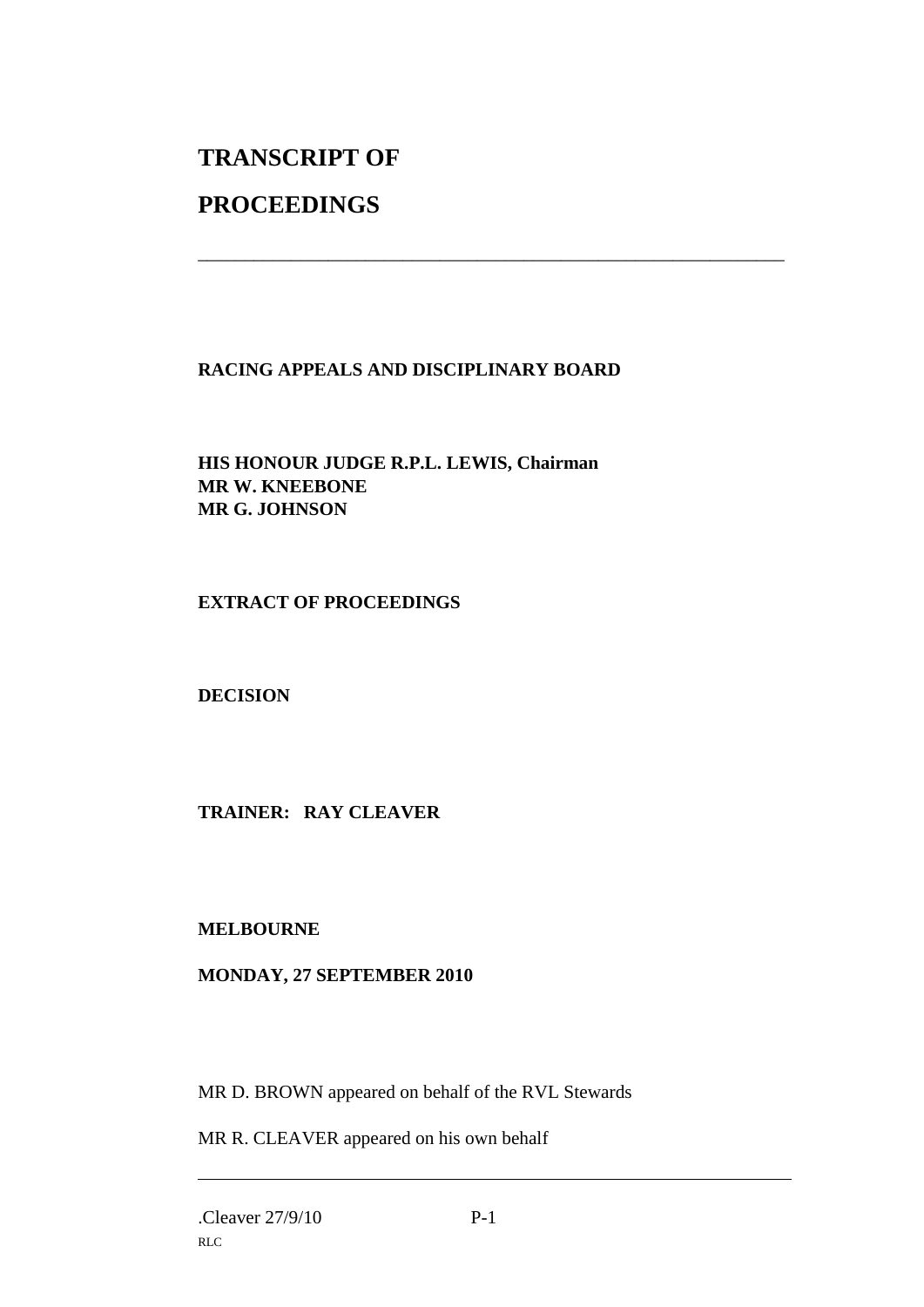CHAIRMAN: Ray Cleaver, you have pleaded guilty to a charge laid under Australian Rule of Racing 178. The prohibited substance in this case was Procaine.

At all times you have maintained that how the Procaine came to be in the horse's system is a mystery. The evidence shows that a bottle containing, at most, a minute amount of Norocillin was present in the stable refrigerator on 1 July 2010, but was not present on 5 August 2010, the date on which the stewards arrived. The Norocillin had been used on a colt following a gelding operation on 18 December 2009 and was administered by injection.

There is no suggestion of sabotage in this case. One possibility which has been raised is the accidental ingestion of the drug in contaminated hay or other edible substances. The Board regards such a possibility as sheer speculation.

Although the Board is not required to find how the Procaine came to be in the horse's system, the Board is of the opinion that the likelihood is that the Norocillin was administered by injection by human agency. Certainly no satisfactory explanation has been provided by you, which may have represented a mitigating factor.

The appropriate penalty in this case is a monetary penalty. However, the Board takes into account your plea of guilty and your difficult financial position accentuated by the fact that you have lost your 10 per cent trainer's entitlement to prizemoney.